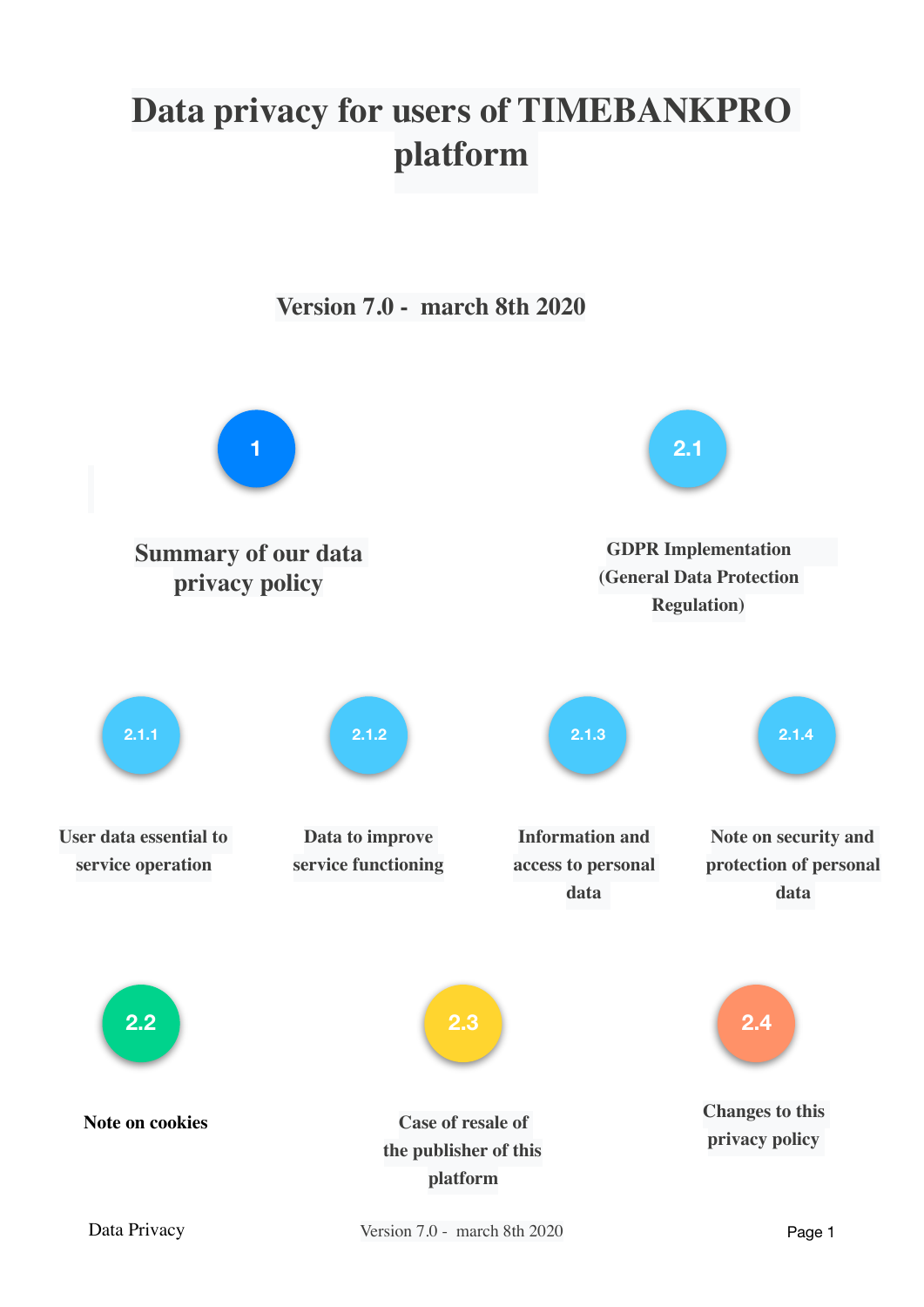## <span id="page-1-0"></span>**Summary of our data privacy policy**

Our company, SAS Local4People, publisher of this platform, undertakes to protect your user data, **not to transfer your data to advertisers or other third parties**, without notifying you in advance.e.

Certain data are **essential** for the operation of the service we offer (for example your first name, last name, city, email, password). Apart from your password, you cannot modify this data yourself, but you can do so by contacting us by email at our contact address or by post at the headquarters of our company (see contact details at the end of the document).

Other data **improve** the functioning of the service but are not essential, for example the data that you can enter in your profile (data such as your photo, your activities). This data can be **modified by yourself** in your profile (in online mode on the platform, tab at the top of the home page: First name  $\rightarrow$  My profile & confidentiality).

In accordance with **European GDPR regulation**, you have **the right to request access to your personal data, the right to rectify or erase** it, or a limitation of the processing relating to your person, or the right to oppose the processing and the right to data portability. You also have the right to lodge a complaint with a supervisory authority. For any question or remark or request regarding your user data, you can send us a request by email or post and we will get back to you within 48 hours. **A copy of your data to the download area of your computer or on your smartphone is available via the menu available connected mode:** tab at the top of the home page: First name -> My profile & confidentiality -> Download a copy of your data.

The necessary measures are taken to **secure** your data, in particular by our service provider OVH.com which hosts our platform on french territory.

For an overview of European regulations on user data protection (GDPR), you can consult: <https://gdpr.eu/what-is-gdpr/>

**1**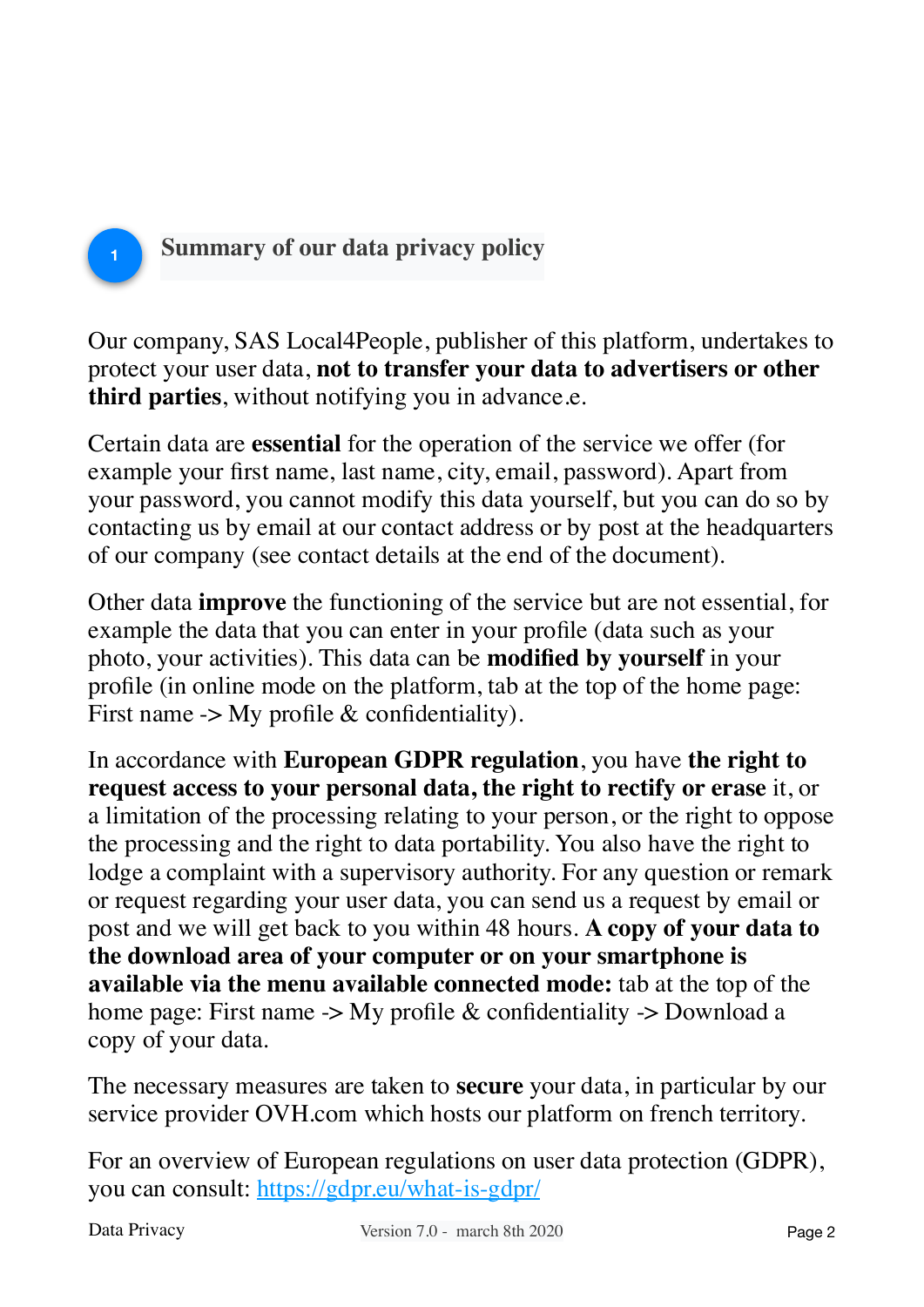#### **2) Data privacy policy details**

#### <span id="page-2-0"></span>**GDPR Implementation (General Data Protection Regulation) 2.1**

This European regulation aims at **protecting your personal data and inform you of your rights** in terms of protection of your personal data.

Registration on our platform allows you to have access to services (the main service is, depending on the configuration chosen, an innovation challenge platform or a skills exchange platform, which can use time as currency, which which is called a "timebank"). Registration on our platform also allows you to submit a project proposal, participate in existing projects, submit an offer or request for skills, consult the skills offers of other members of the platform depending on geographic location you are interested in, contact the platform's subscribers through a directory and internal messaging, and exchange skills with an internal virtual currency if it is activated.

**The recipients of data** are the data controller, namely our company, Local4People, and the subcontractor operating the hosting of the platform (namely the company OVH), as well as any person legally authorized to access the data ( court services, if applicable).

The duration of data processing is limited to the time during which you are subscribed to our platform, being understood that you can unsubscribe at any time, either directly by your user profile, or on request by email to the contact address indicated on our platform, or by post.

We only process your personal data if we have a legal basis to do so. The legal bases of the GDPR regulation that we use are the basis of the "contract" (article 6.1.b of the European regulation), and the basis of the "consent" (article 6.1.a of the European regulation).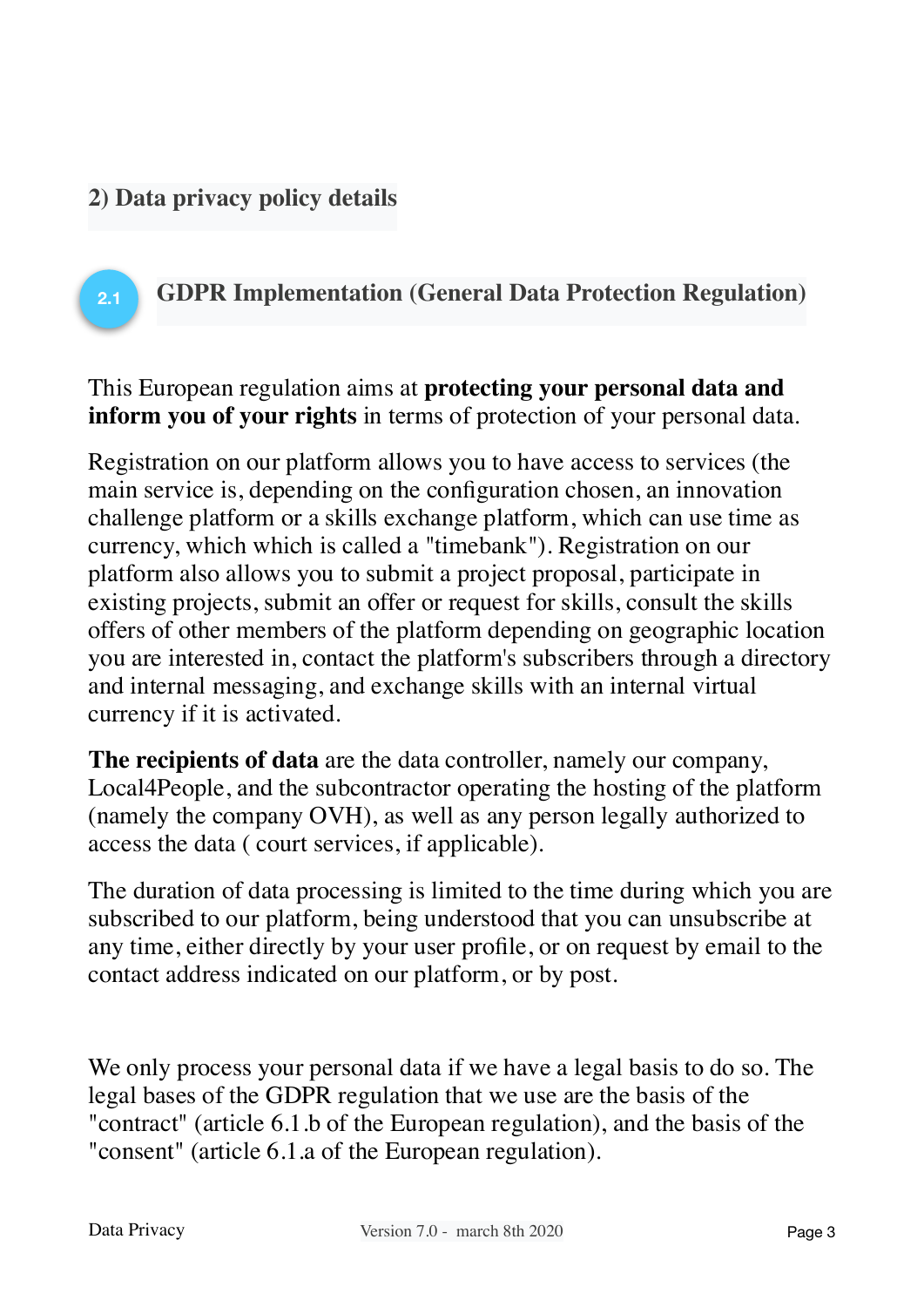### <span id="page-3-0"></span>**User data essential to service operation**

These data are processed on the legal basis of the "contract" (article 6.1.b of the European regulation). The data that we collect and process on this legal basis are:

- your email, which is necessary to be able to validate your registration on the platform, by verifying that you are indeed the holder of this email. If you want to change your registration email, you can contact us by email or by post,

- your last name, which is necessary for the users of the platform to be able to identify you. If you want to change your name, or it has been misspelled, you can contact us by email or post,

- your first name, which is also necessary for users of the platform to be able to identify you. If you want to change your first name, or if it has been misspelled, you can contact us by email or post,

- your password, necessary to secure your access to the platform, and which you can modify in your user profile (in connected mode on the platform, tab at the top of the platform, First name  $\rightarrow$  My profile  $\&$ privacy). Data exchanges between you and the platform are encrypted by the HTTPS protocol, to ensure the security and confidentiality of your data,

- your city of residence or work, as well as your country, are necessary to be able to classify the advertisements geographically. If you want to change your city or country, you can contact us by email or by post,

- project proposals in the context of innovation challenges (if this option is activated on your platform). These project proposals include a text in several sections describing the project, a date, a category, your city

**2.1.1**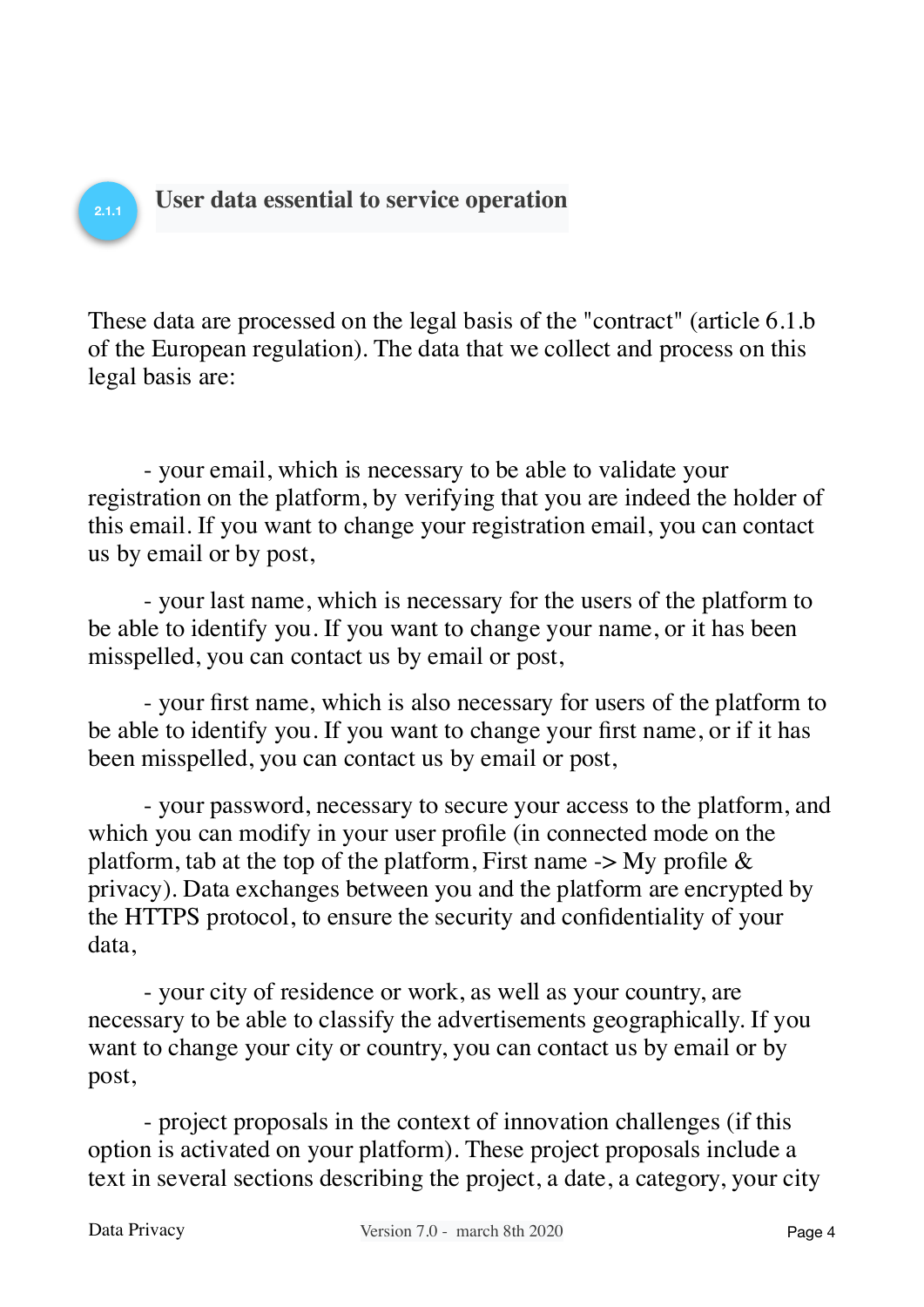and country, possible links to a video, to an additional description file, to a collaborative discussion space, to a website. , and optionally an image of your choice, or a default image offered by the platform, as well as optionally a logo. Project proposals also include a list of people who have wished to participate in projects. These project proposals can be modified and deleted by yourself in your user profile (in online mode on the platform, tab at the top of the platform, First name -> My Projects).

- the skills offers and skills requests that you offer on the platform, which include a text, a value in hours, a date, a category, your city and country, any reviews posted by other subscribers, and optionally an image of your choice, or a default image proposed by the platform. These offers and requests can be modified and deleted by yourself in your user profile (in connected mode on the platform, tab at the top of the platform, First name  $\rightarrow$  My offers, or First name  $\rightarrow$  My requests). An additional function of temporarily hiding an ad is also available to you, in which case your ad is no longer visible to other subscribers to the platform, without being deleted; You can reactivate your ad at any time,

- we collect in a directory internal to the platform the names, first names and cities and countries of the registrants: this is necessary for the operation of the service, in order to allow you to locate a user of the platform close to your place of residence or work, and to be able to exchange services with this person. If you no longer wish to appear in the platform directory, while remaining registered on the platform, you can request it by email or by post. In your profile, you can activate the "holyday" mode yourself (in online mode on the platform, tab at the top of the platform, First name  $\rightarrow$  My profile & privacy), in which case, you will no longer be visible to others. registered on the platform, without any of your data being erased. At any time, you can deactivate the "holiday" mode and become visible again,

- we collect the reviews deposited by the users of the platform following an exchange of skills. These reviews are necessary to develop trust between users of the platform. The reviews which have been left to you are visible to other users of the platform, and you can see them by looking at your profile in the directory (in online mode on the platform, tab "Directory", enter your first or last name in the search, then click on your directory card, and at the bottom of your card, you will find the opinions attributed to you). To ensure the impartiality of reviews, you cannot change a review yourself. If, however, you have a problem with a review,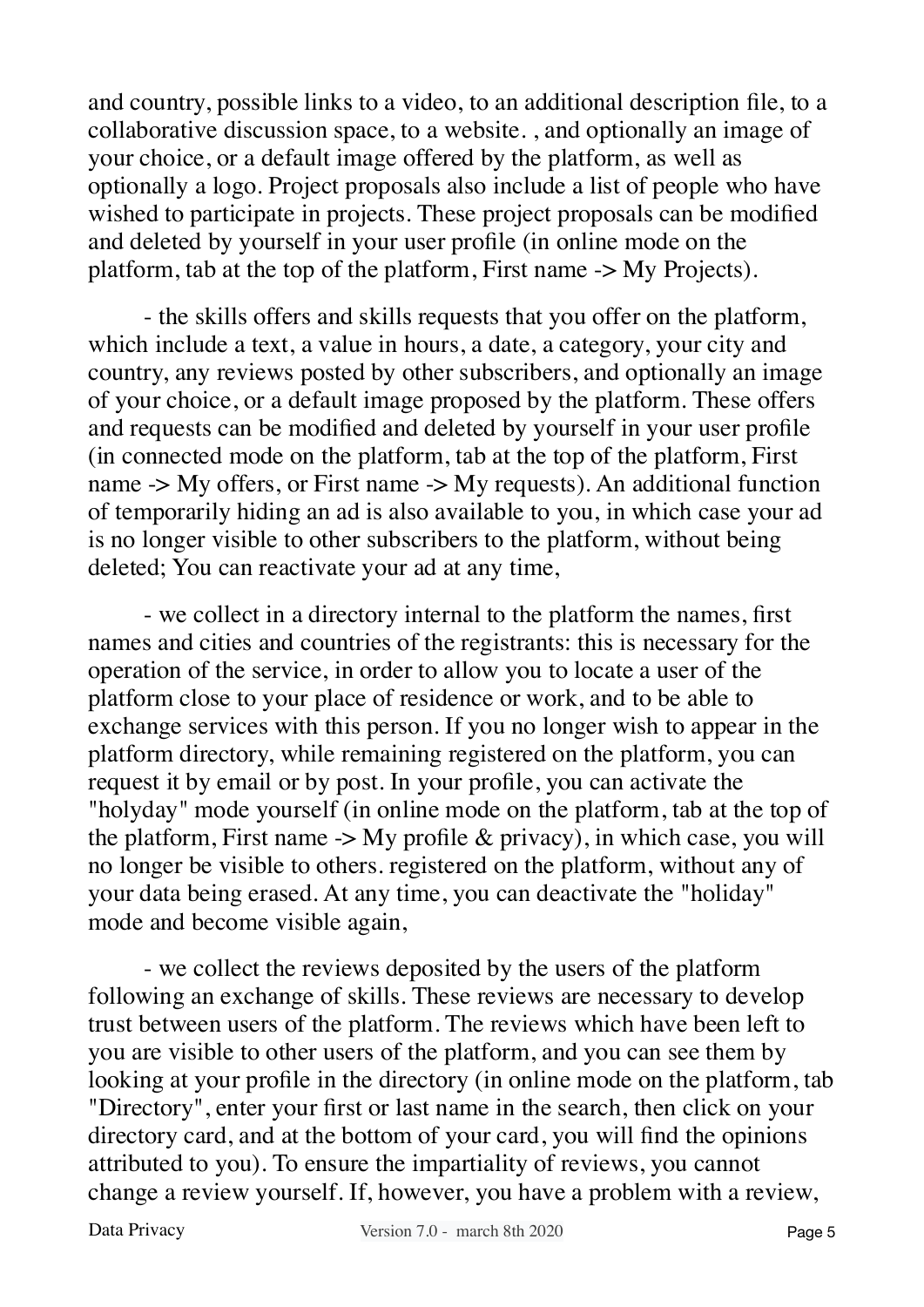you can contact us and we will try to find a solution, knowing that we are able to modify the reviews on an exceptional basis,

- we keep a strictly confidential copy of all exchanges of messages between users registered on the platform, and their dates and times, in order to guarantee that the platform remains "healthy" and that its use remains in accordance with our GCU (General Conditions of Use),

- we also keep a strictly confidential copy of the list of all skills exchanges made on the platform when using internal currency, as well as the reviews filed, in order to be able to respond to any dispute that may arise, and know the volume of use of the platform.

#### <span id="page-5-0"></span>**Data to improve service functioning**

These data are processed on the legal basis of "consent" (article 6.1.a of the European regulation). The data that we collect and process on this legal basis are:

- a photo of yourself that you are free to enter in your user profile (in connected mode on the platform, tab at the top of the platform, First name  $\rightarrow$  My profile & privacy), and to modify or delete at any time. This photo will be visible to other users registered on the platform (unless you have activated the "holiday" mode). This photo is not mandatory and the service works without this photo,

- the name of your activity or professional service that you are free to enter in your user profile (in connected mode on the platform, tab at the top of the platform, First name  $\rightarrow$  My profile & privacy), and to modify or delete at any moment. This professional activity or service name will be visible to other users registered on the platform (unless you have activated "holiday" mode). This professional activity or service name is in no way mandatory and the service operates without this professional activity or service name,

- your interests that you are free to enter in your user profile (in connected mode on the platform, tab at the top of the platform, First name  $\rightarrow$  My profile & privacy) and to modify or delete them at any time. These centers of interest will be visible to other users registered on the platform (unless you have activated "holiday" mode). These centers of interest are

**2.1.2**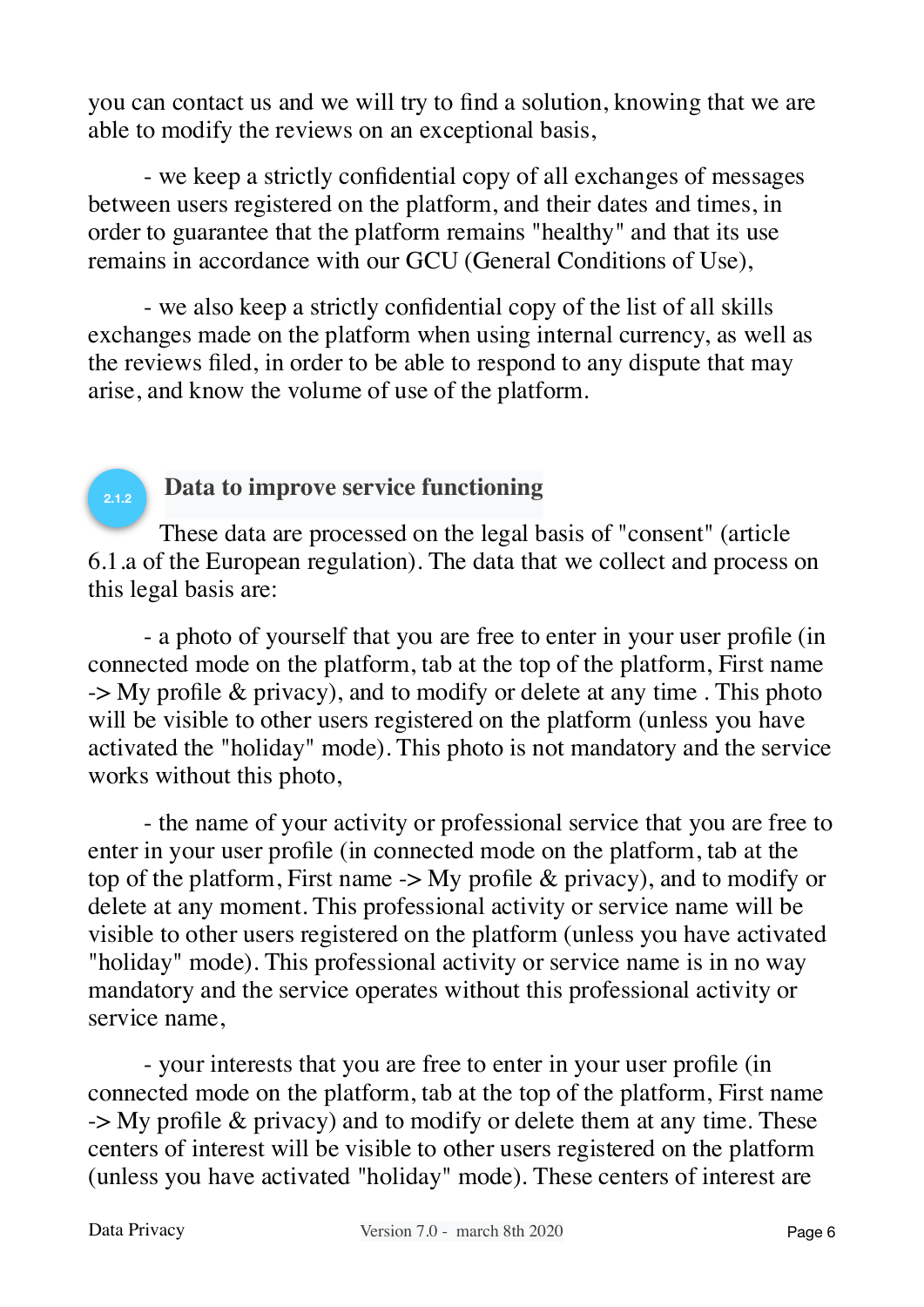in no way compulsory and the service operates without these centers of interests,

- your wish to be notified by email of private messages that you receive on the platform. In order to facilitate the functioning of the service, the notification is activated by default, and you can deactivate it at any time by a check box in your user profile (in online mode on the platform, tab at the top of the platform, First name  $\rightarrow$  My profile & privacy),

- we collect your favorite skills offers, which you have chosen by clicking on the heart-shaped logo visible on the service offers, an icon which is then filled in with a color when it was empty before. Your favorite skill offerings are not visible to other users. You can consult your favorite skills offers in your user profile (in connected mode on the First name -> My favorites platform). To remove a skillset from your favorites list, simply click on the heart icon again, which will no longer be filled. Other users registered on the platform cannot see that they are your favorite ads,

- your "currency reserve", that is to say the balance in hours on the internal currency's account on the platform, if virtual currency has been activated on your platform. By default, this balance is visible to other users, but you can hide it by activating the balance hiding function in your profile (in online mode on the platform, tab at the top of the platform, First name  $\rightarrow$  My profile & privacy),

- the detail of your virtual currency account if virtual currency has been activated on your platform: this detail with all your exchanges is not visible to other registrants on the platform. You can see it by consulting your profile in connected mode on the platform (tab at the top of the home page First name -> my account in "name of the currency on your platform »),

- the messages you have received and sent. They are not visible to other registrants on the platform. You can view and delete them in your profile (tab at the top of the First name home page -> My mailbox).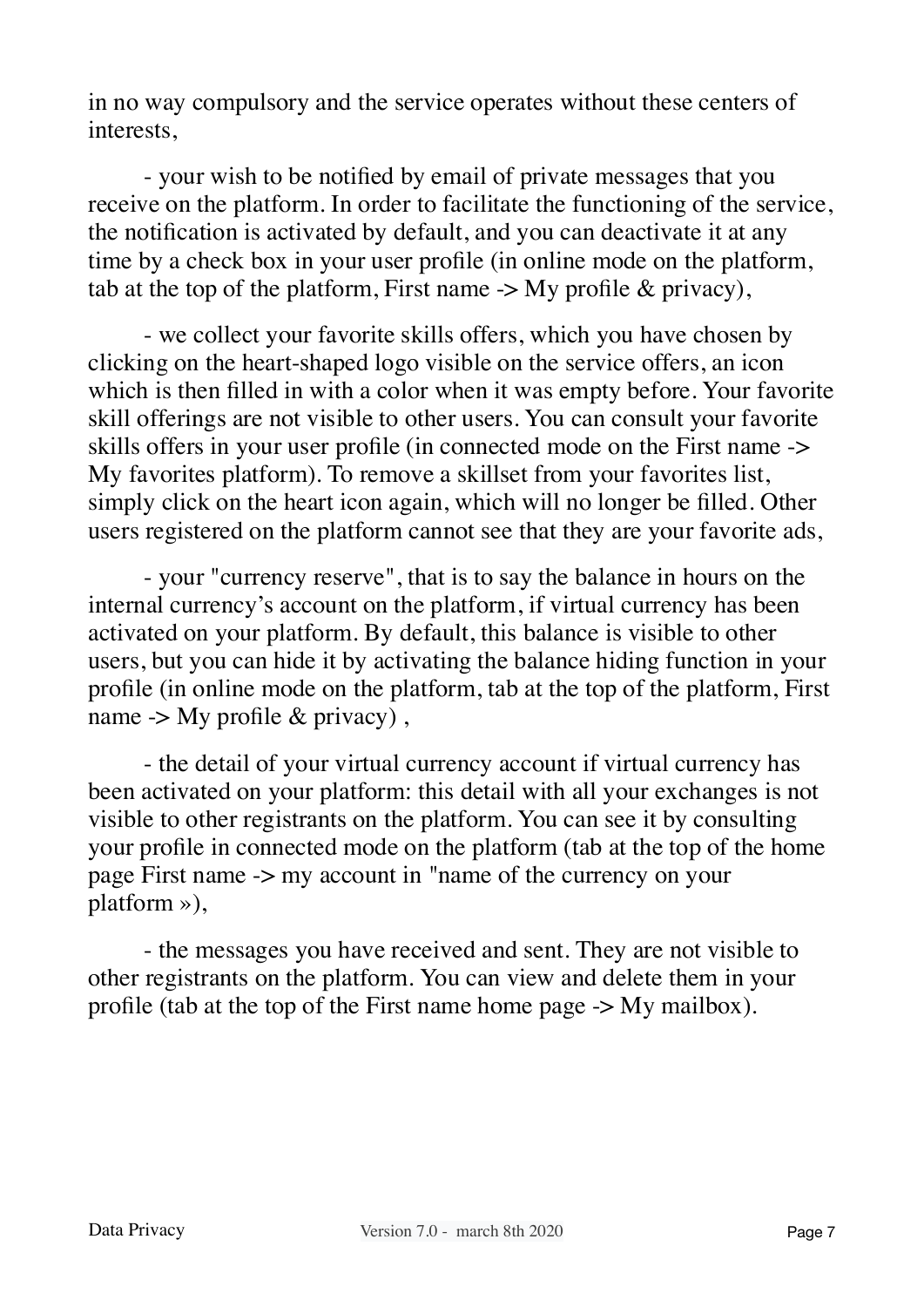#### <span id="page-7-0"></span>**Information and access to personal data**

**2.1.3**

In accordance with Article 13 of the European Treaty, we remind you of your rights in terms of the management of your user data.

**The person responsible for processing your personal data** is our company, SAS Local4People (Maison des Entreprises, 4 rue Ampère, BP 30255, 22302 Lannion Cedex, email from the legal representative: [philippe.bouille@local4people.com\)](mailto:no_reply@apple.com).

**The recipients of your data** are the employees of our company in charge of managing the platform.

**Your data is kept** for the time of your registration to the platform and is deleted when you unsubscribe.

**You have the right to ask** the data controller for access to personal data, rectification or deletion thereof, or a limitation of the processing relating to your person, or the right to object the processing and the right to data portability. You also have the right to lodge a complaint with a supervisory authority.

**A copy of your data to the download area of your computer or on your smartphone is possible via the menu available in connected mode:** tab at the top of the home page: First name  $\rightarrow$  My profile & privacy  $\rightarrow$ Download a copy of your data.

For data requiring your consent, described in the paragraph "Data to improve the operation of the service", you have the right to withdraw your consent at any time.

We do not hold any **sensitive data** (of health, genetic, biometric, philosophical, political, union, sexual orientation type), in accordance with article 9 of the European GDPR regulation, and we would have to delete these data, after notification of their authors, if they were communicated by users of the platform.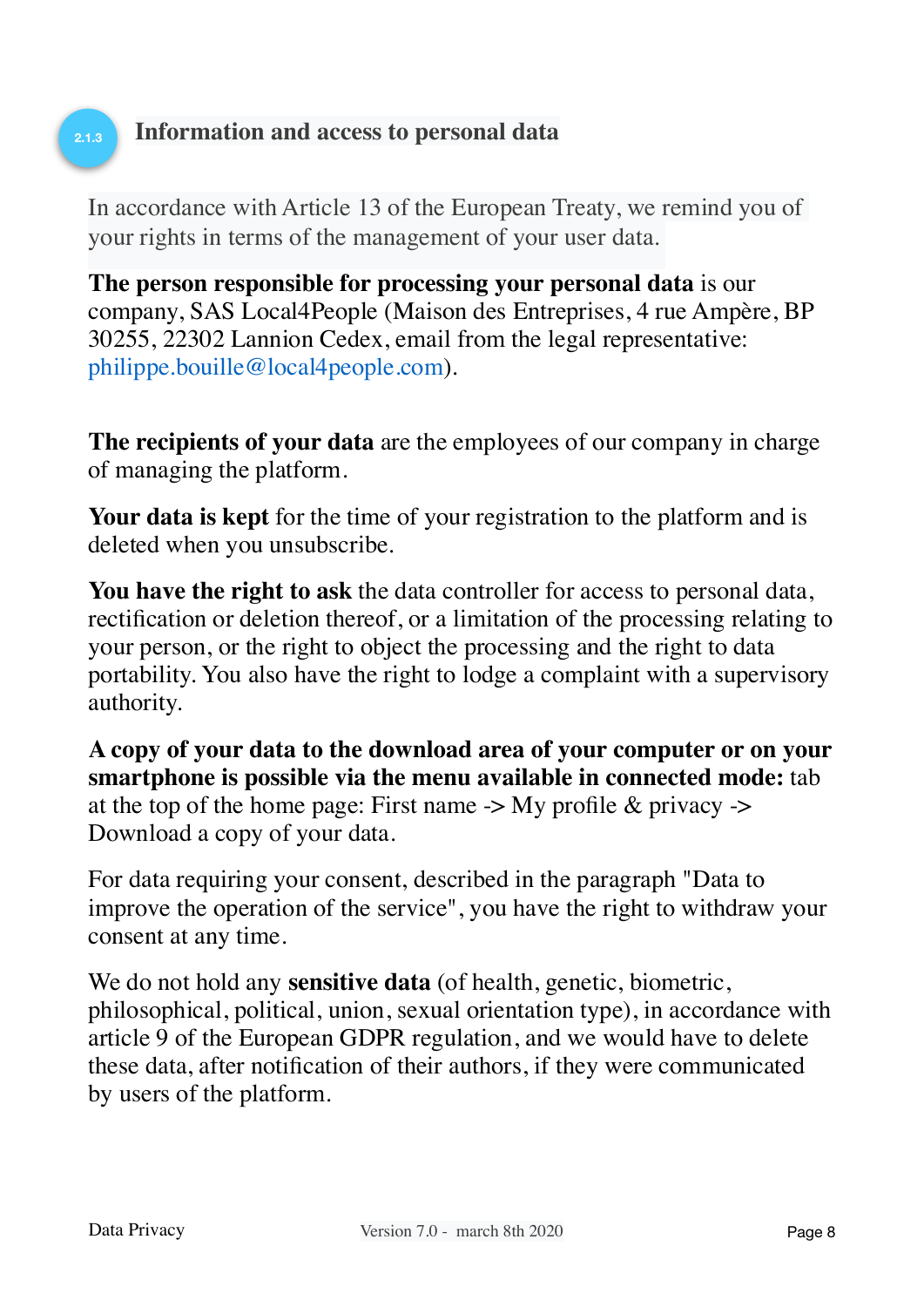#### <span id="page-8-0"></span>**Note on security and protection of personal data**

In accordance with article 32 of the European RGPD regulations, our company, Local4people, as data controller, and our subcontractor (OVH.com) hosting the platform, implement the technical and organizational measures appropriate to ensure the security of your personal data, in particular by guaranteeing the confidentiality of the data (your data exchanges with our platform are encrypted with the HTTPS protocol), the integrity, the availability, and the resilience of the data processing services.

The data is regularly saved by our subcontractor OVH.com, which allows their recovery in the event of a technical or physical incident. OVH makes a backup of the database once a day and our company once an hour. Our application code is saved in a GitLab directory.

Our subcontractor OVH hosting the platform supports us in the implementation of European GDPR regulations by creating an annex relating to the protection of personal data in our contract, called "Data Processing Agreement" (DPA). This appendix is a mandatory contract between the data controller (our company Local4People) and a processor (OVH). This allows us to say what OVH is able to guarantee as a subcontractor to our company that publishes the platform. In this document you can find all the provisions relating to data protection at OVH. It can be viewed at the following link: [https://www.ovh.com/fr/](https://www.ovh.com/fr/support/documents_legaux/Annexe%20Traitement%20de%20donn%C3%A9es%20%C3%A0%20caract%C3%A8re%20personnel.pdf) support/documents legaux/

[Annexe%20Traitement%20de%20données%20à%20caractère%20personn](https://www.ovh.com/fr/support/documents_legaux/Annexe%20Traitement%20de%20donn%C3%A9es%20%C3%A0%20caract%C3%A8re%20personnel.pdf) [el.pdf](https://www.ovh.com/fr/support/documents_legaux/Annexe%20Traitement%20de%20donn%C3%A9es%20%C3%A0%20caract%C3%A8re%20personnel.pdf)

The summary of OVH's commitments as a subcontractor can be viewed at the following link

:<https://www.ovh.com/fr/protection-donnees-personnelles/gdpr.xml>

Infrastructure security: our subcontractor OVH, hosting the platform, is committed to optimal security of its infrastructures, in particular by having implemented an information systems security policy and by meeting the requirements of several standards and certifications (PCI-DSS certification, ISO / IEC 27001 certification, SOC 1 TYPE II and SOC 2 TYPE II certificates, etc.). You can find all of these certifications and their precise scope on the dedicated OVH space:

<https://www.ovhcloud.com/fr/about-us/infrastructure-software/>

**2.1.4**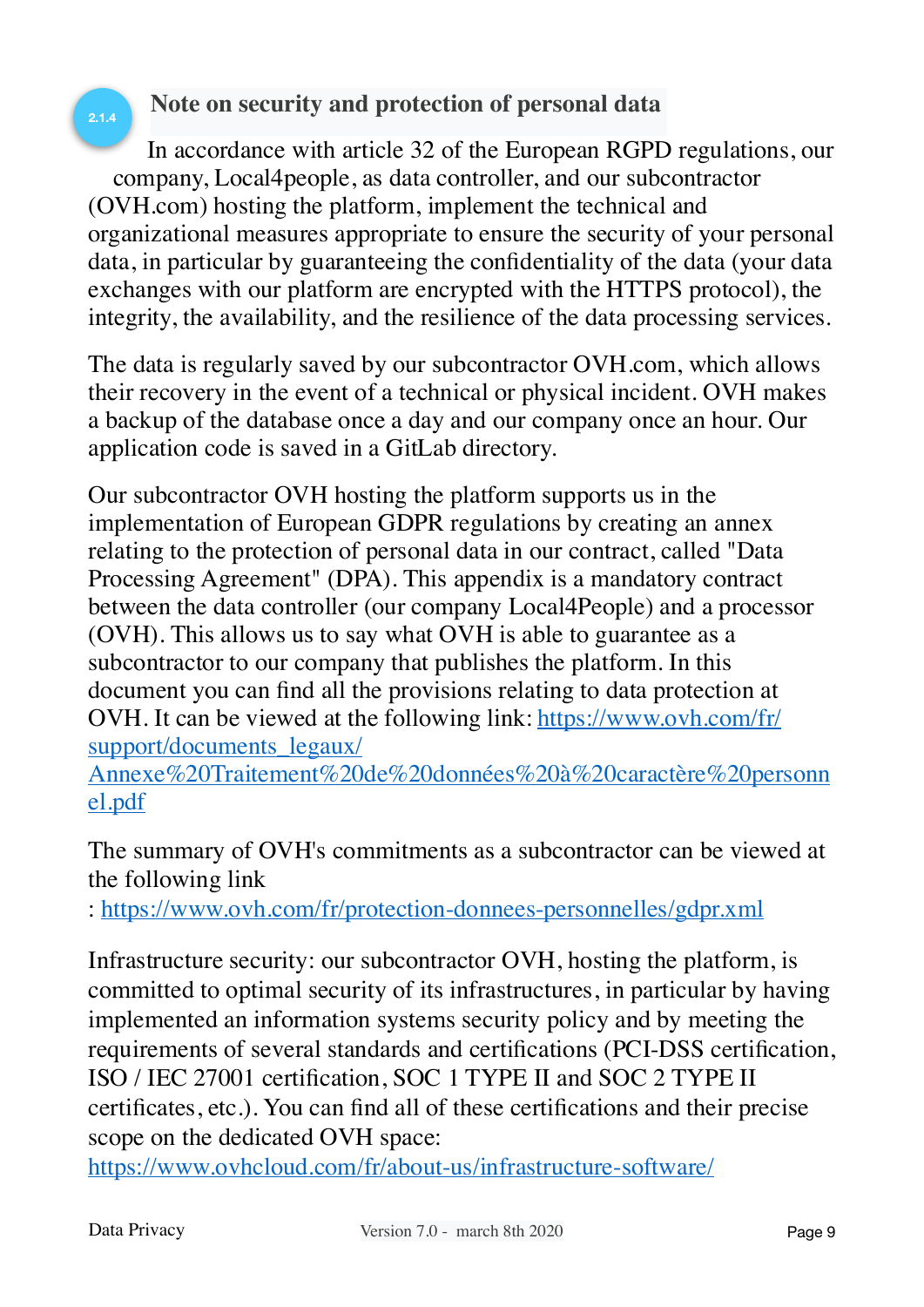<span id="page-9-1"></span>

"Cookies" are small files, generally made up of letters and numbers, placed on your computer, tablet, smartphone, or similar equipment, when you use this equipment to visit our platform.

In order to avoid having to enter your email and password each time you use the platform, we use a session identification functional cookie, which stores your email and password. The duration of this cookie is 10 days.

You can block the use of most cookies by configuring your web browser accordingly (the way to do this depends on each browser).

We do not currently use cookies to measure the audience of the platform. For more information on cookies, you can consult: [https://www.cnil.fr/fr/](https://www.cnil.fr/fr/site-web-cookies-et-autres-traceurs) [site-web-cookies-et-autres-traceurs](https://www.cnil.fr/fr/site-web-cookies-et-autres-traceurs), and contact us if you have specific questions.

#### **2.3**

#### <span id="page-9-0"></span>**Case of resale of the publisher of this platform**

In the event of the resale or merger of our company, the management of your data will be the responsibility of the company having made the acquisition. By default, the same data privacy policy will apply. If, however, the acquiring company wishes to change the data privacy policy, it should notify you and ask for your explicit agreement with its new privacy policy.